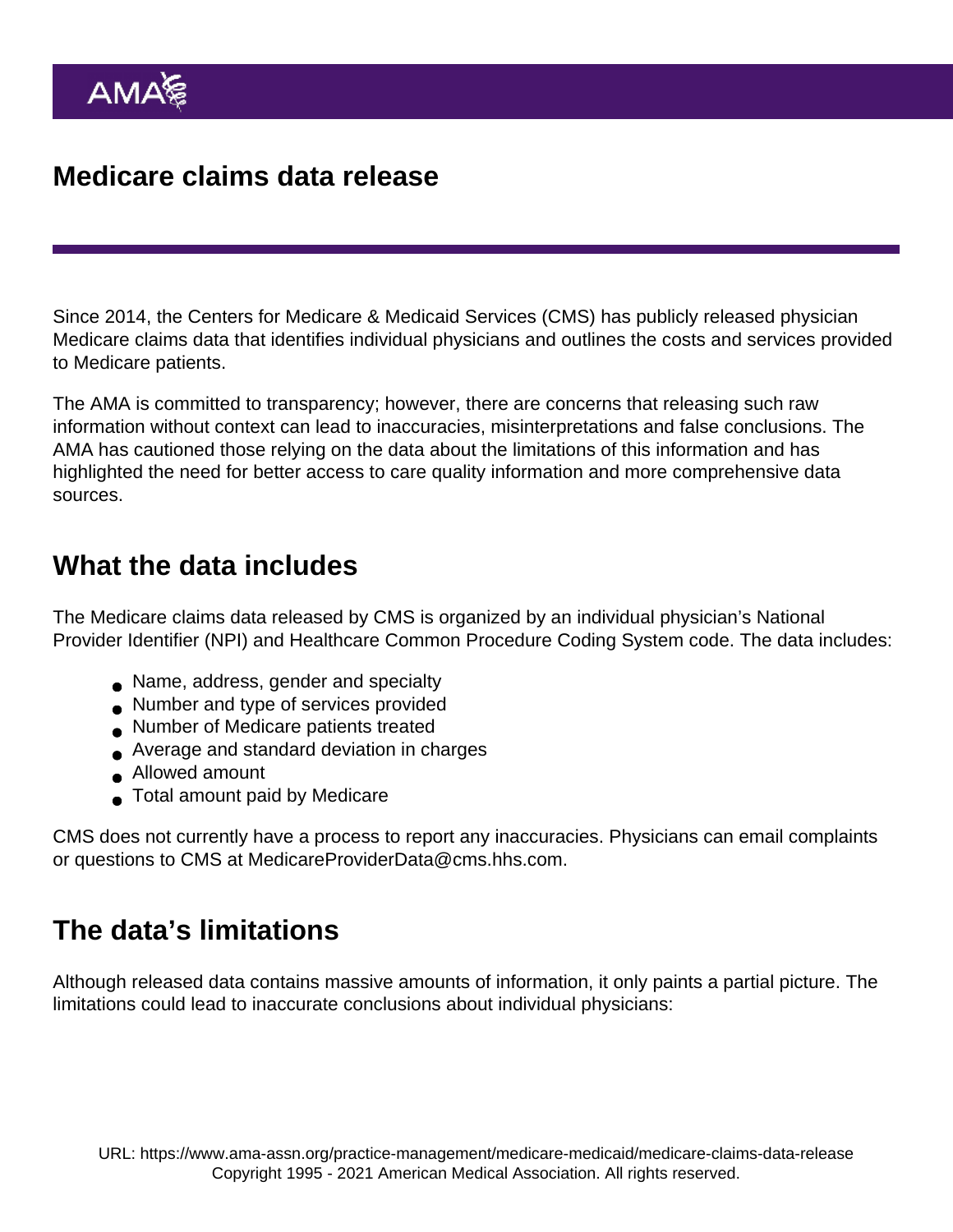- The data could contain errors. When there are issues, physicians do not have a way to correct the reported information.
- Care quality cannot be assessed from the information reported. The data set focuses solely on payment and utilization of services and does not include explicit information about the quality of care provided.
- The reported number of services may be misleading. For instance, residents and other health care professionals under a physician's supervision can file claims under his or her NPI. That may make it appear that the physician performed more services than was actually the case. Similarly, many surgeons will appear to have highly inflated utilization rates. This is due to not accounting for modifiers, such as those associated with assistants at surgery and co-management. Services, which can be split into technical and professional components, may also be over counted. Conversely, data for some physicians are missing or incomplete. This is because some or all of their care was billed under their group practice's NPI or because CMS excluded services performed for 10 or fewer Medicare beneficiaries to protect patient privacy.
- Billed charges and payments are not the same. CMS will report both the physician's billed charge and the actual amount paid, which is set by the Medicare Physician Fee Schedule. However, payments are generally much less than what is billed.
- The data set does not include all of the physician's patients. The database only includes feefor-service Medicare patients. Without information for privately insured patients, the total number of times a physician does a particular procedure cannot be determined. Failure to include Medicare Advantage patients will also skew regional comparisons of physician practices.
- **Payments vary based on where services were rendered. To reflect a difference in the** practice costs, Medicare pays physicians less for services provided in a hospital outpatient department than for services provided in their office. But Medicare makes another payment to the facility to cover its practice costs when services are provided in the outpatient department. That means the total costs to Medicare and the patient are often higher when a service is provided in a facility setting.
- The data set does not enable clear comparisons of physicians. Specialty descriptions and practice types are not specific enough to allow clear comparisons. So physicians who appear to have the same specialty could serve very different types of patients and provide a dissimilar mix of services. This makes some subspecialists appear to be "outliers."
- Important information is missing. The data set does not account for patient mix or demographics. Also, the information does not point out that a significant share of Medicare payments are used to cover costs, such as office overhead, employee salaries, supplies and equipment.
- Coding and billing rules differ over time and across regions. In any analysis, changes to Medicare's coding and billing rules need to be taken into account. That is because these rules frequently change over time and across different parts of the country. In addition, some